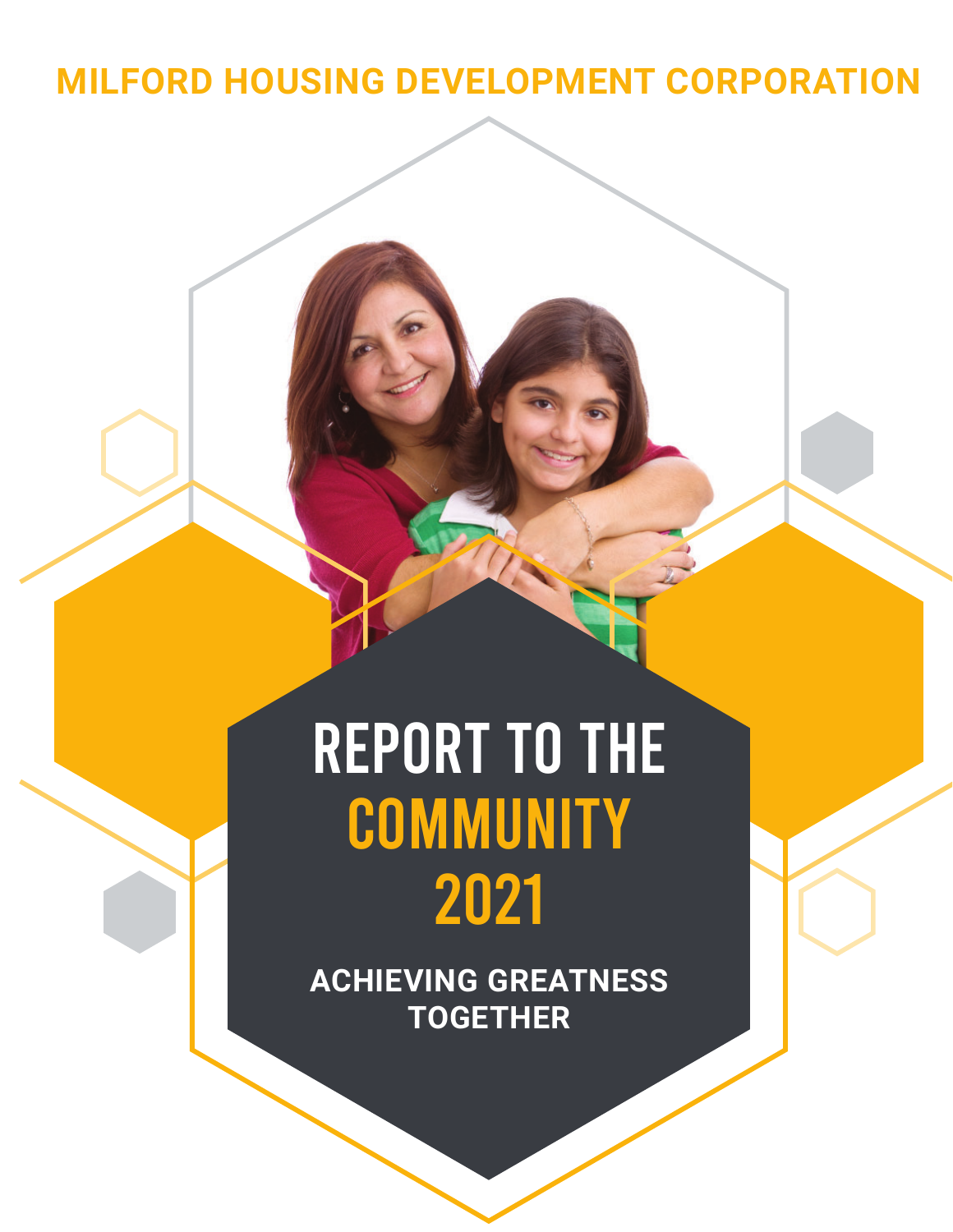### **WELCOME LETTER**

2021 reminded us how fragile we and our economy are as the global pandemic continued for another year. Millions of Americans struggle on a daily basis. MHDC has found through renewed enthusiasm and motivation ways to create even more affordable housing solutions for our clients and partners.

MHDC changes lives! We provide a path to the American dream of homeownership, safe affordable and quality rental communities, and much needed emergency home repairs for our most vulnerable senior homeowners in the State of Delaware. Our skilled team provides credit evaluation, loan and grant assistance, preconstruction education, onsite construction management and post counseling education, as well as property management services. We truly are Delaware's Best One Stop Shop for all of your Affordable Housing Solutions.

I challenge you to assist us in 2022 and beyond by being a housing advocate and stand up and say we need quality housing for our service workers, first responders, teachers, and all families and seniors in Delaware and every town within! Your gifts no manner the size will make all the difference! Please reach out for more information, or arrange for us to speak at your meetings and events.

Yours in Purpose,

**David W. Moore** President & CEO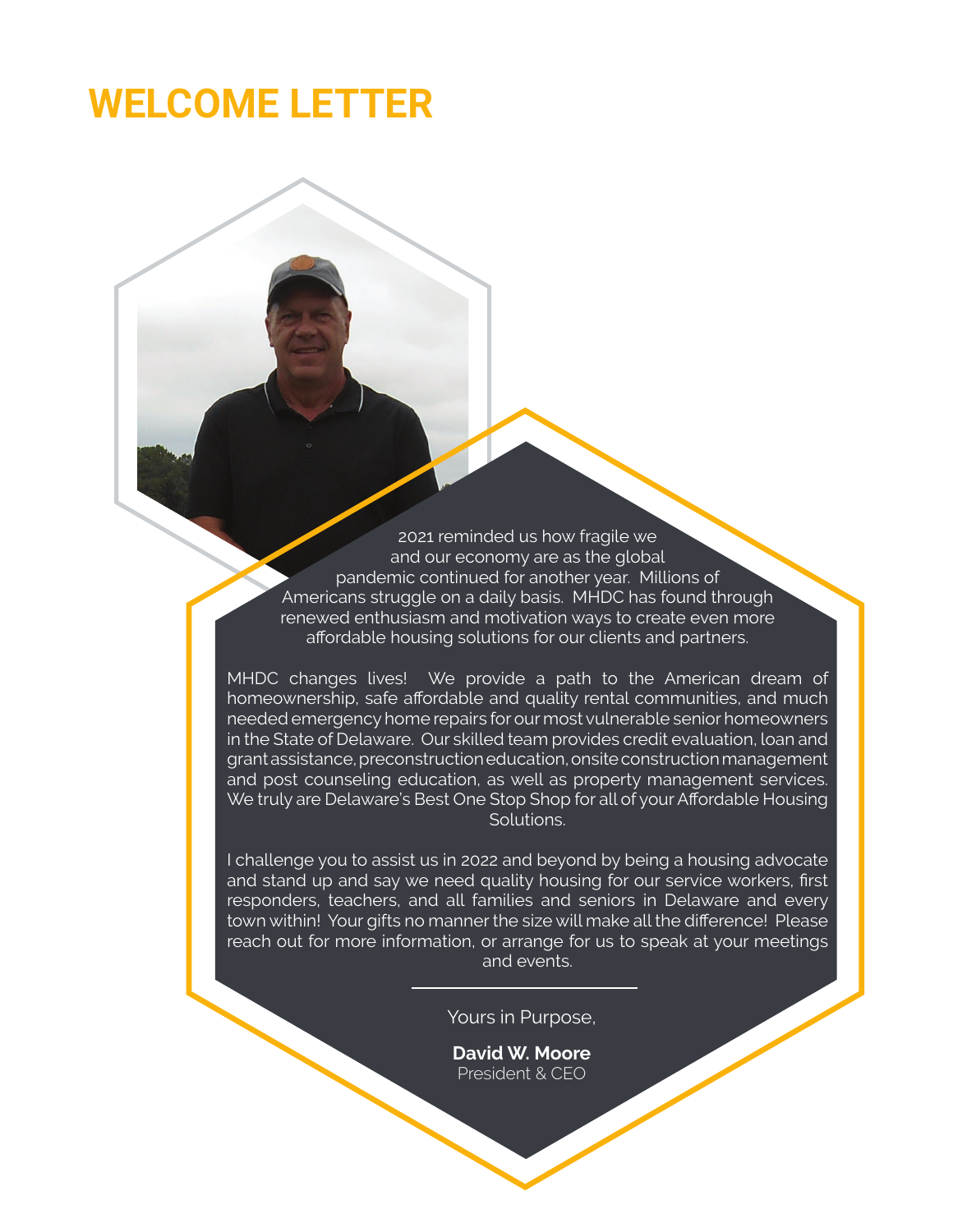

### **ABOUT US**

Milford Housing Development Corporation (MHDC) is a nonprofit housing developer. Although our headquarters is in Milford, Delaware, we provide services throughout the state.

The agency was founded in 1977 by a group of local concerned citizens who saw a dire need for affordable housing in the community. The agency was led solely by volunteers and a dedicated Board of Directors for many years. In the early 1990's, the agency hired its first employee and growth quickly began. Within three years, MHDC completed its first affordable, senior rental complex. During that same time, MHDC became the first and only recipient in Delaware authorized by USDA Rural Development to operate the Self-Help Housing Program. MHDC has become a leader in affordable housing by offering a continuum of services including Statewide Emergency Repair Program (SERP), Home Repair Program (HRP), Self-Help Housing Program, Multi-Family Rental Housing, Single-Family New Construction, ZeMod, and the Homebuyer's Club.

#### **MISSION**

The mission of MHDC is to provide decent, safe, and affordable housing solutions to people of modest means.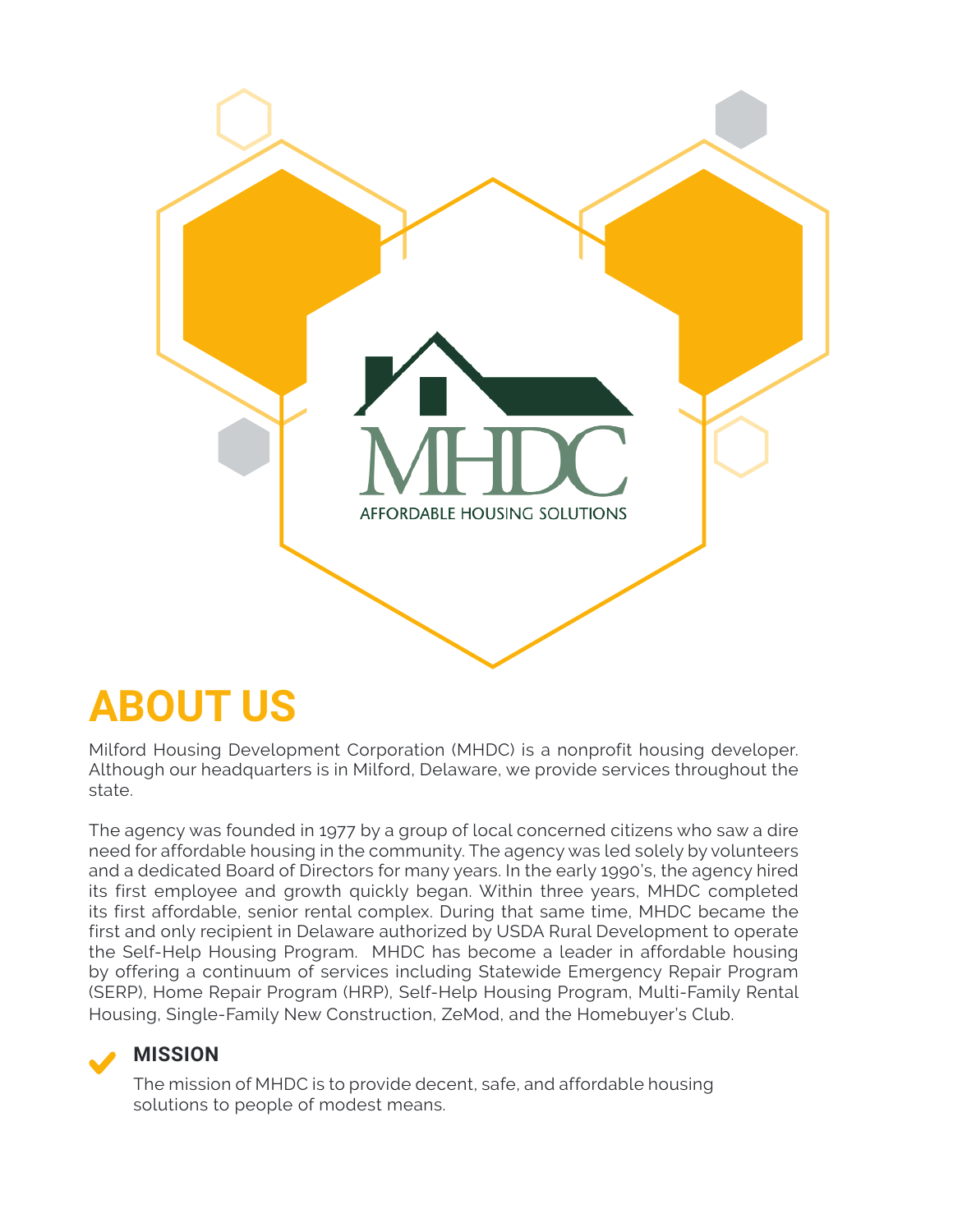### **OUR PROGRAMS & SERVICES**

Utilizing a comprehensive approach, MHDC programs and services include the Statewide Emergency Repair Program (SERP), Home Repair Program (HRP), Self-Help Housing Program, Multi-Family Rental Housing, Single-Family New Construction, ZeMod, and the Homebuyer's Club. We believe these services meet the needs of our communities, fulfills our mission, and promotes community stabilization.



Delaware State Housing Authority (DSHA) selected MHDC to administer the Statewide Emergency Repair Program (SERP). SERP addresses emergency conditions threatening the health and safety of qualified Delaware owner-occupied households.

Housing conditions must be an immediate health or safety threat to qualify for assistance. Typical repairs include heating systems (winter months), plumbing repairs, electrical repairs, roof repair/replacement, structural repairs, and accessibility modifications.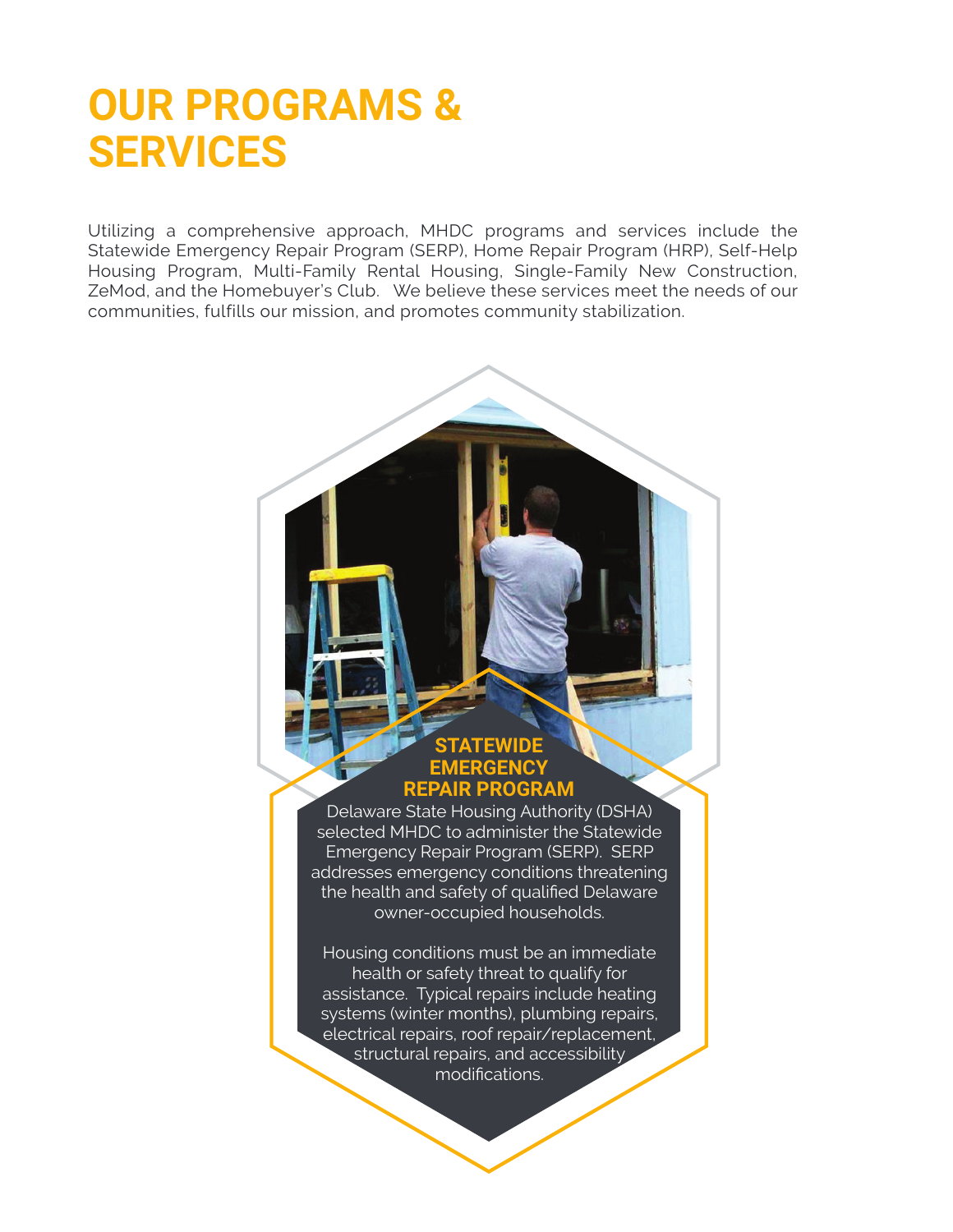#### **SELF-HELP HOUSING**

This sweat-equity housing program is offered as an optional path to homeownership for families and individuals.



#### **MULTI FAMILY RENTAL**

MHDC develops new rental properties as well as acquiring existing complexes throughout the region.



#### **HOMEBUYER'S CLUB**

Empowering individuals with the tools for financial success. Trainings teach participants how to effectively manage their financial situation.

#### **SINGLE FAMILY NEW CONSTRUCTION**

Home designs are based on individual choices. MHDC offers complete general contractor and construction management under one roof.

#### **HOME PRESERVATION**

MHDC prevents existing units from becoming substandard by acquiring foreclosed homes, rehabilitating them, and bringing them up to code.

#### **ZEMOD DELAWARE**

ZeMod homes are zero energy modular homes. They are designed to have low maintenance and energy costs.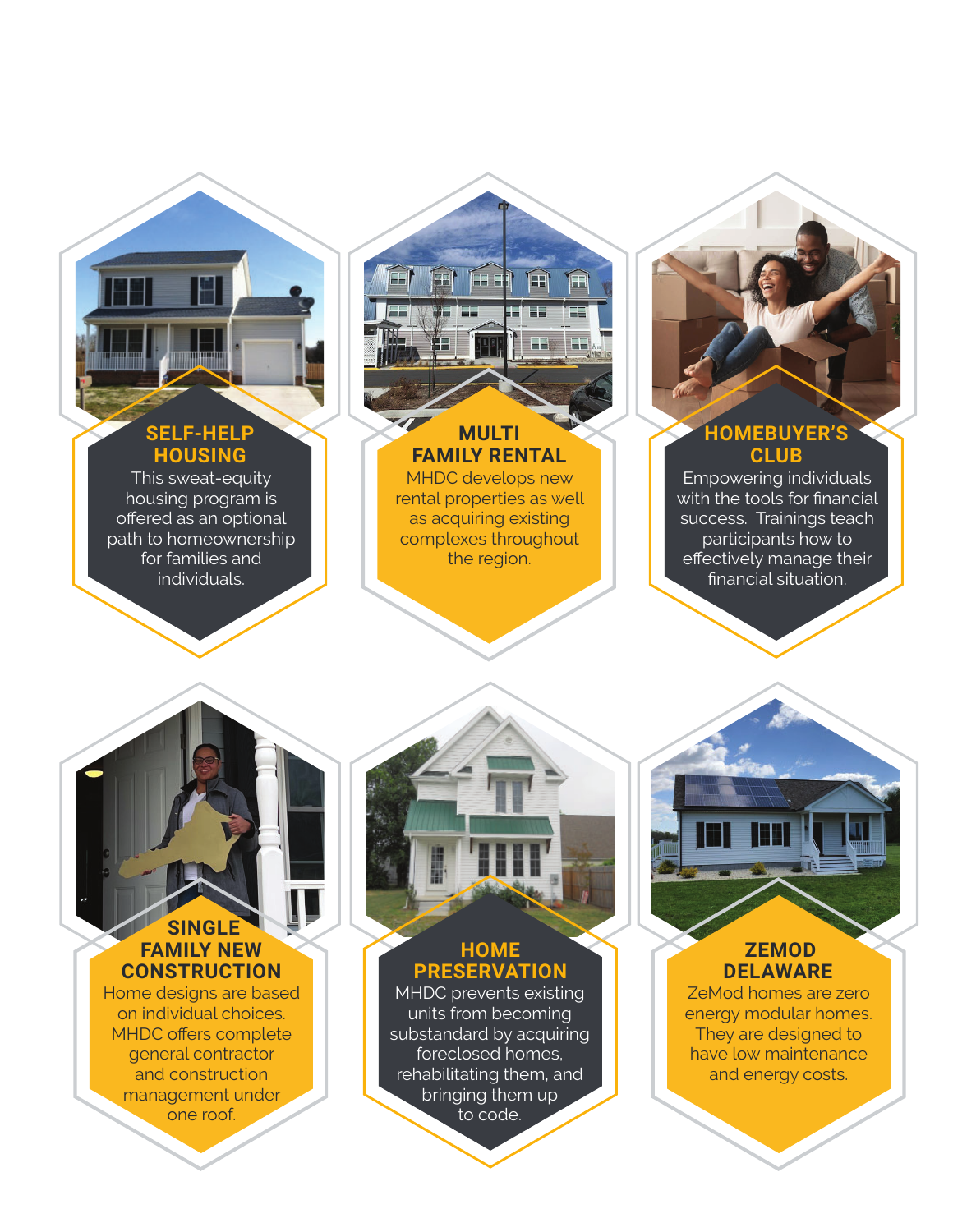## **2021 HIGHLIGHTS**



#### **13TH ANNUAL GOLF TOURNAMENT**

On October 6, 2021 over 75 golfers joined MHDC at Wild Quail Golf & Country Club for MHDC's 13th Annual Charity Golf Tournament. The tournament raised over \$20,000 to support the Home Repair Program (HRP). HRP eliminates immediate threats to life, health, and safety in the homes of lower income Delaware households.

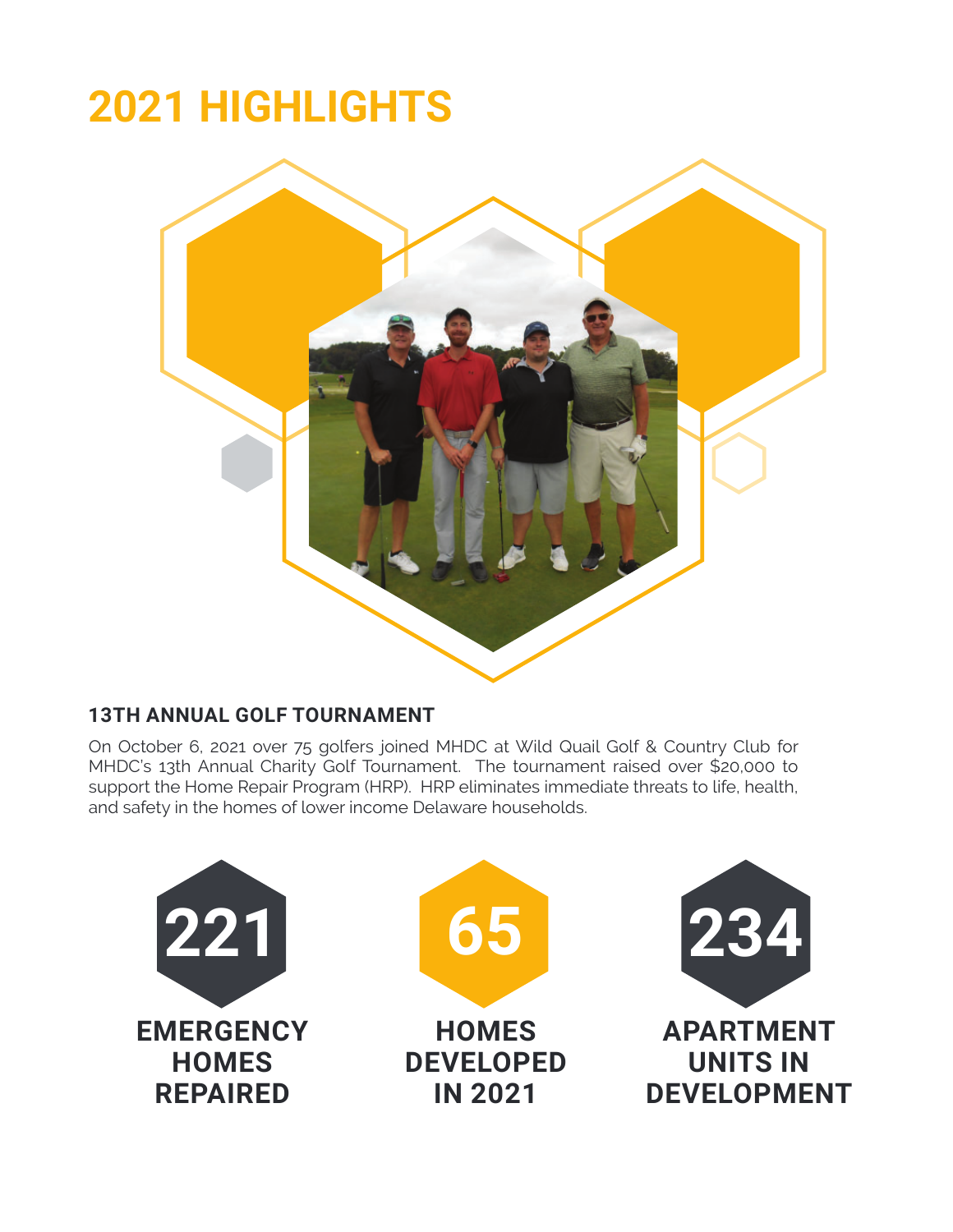### **OUR DONORS**

Thank you to all who support MHDC. Whether you have given your time, money, or in-kind donations, we thank you. Without you, we would not be able to have such a profound impact on the communities we serve. We are endlessly grateful for your generosity.

#### **GOVERNMENT**

City of Dover City of Milford Delaware State Housing Authority (DSHA) Kent County Levy Court

State of Delaware Grant in Aid Sussex County Council U.S. Dept. of Agriculture Rural Development U.S. Dept. of Housing & Urban Development

#### **CORPORATE & FOUNDATIONS**

84 Lumber ACTS Retirement Life Comm. Amstel Mechanical Contractors Architectural Alliance Artisans' Bank Avon Dixon Bank of America Bayside Roofing Capital One Bank Chambers Motors, Inc. Chesapeake Supply & Equipment John's Well Drilling Company Chesapeake Utilities Corp. Chichester DuPont Foundation Citadel Engineering, Inc. Coastal Air, LLC. County Bank Dave Smith's Exterminating Deutsche Bank Discover Bank Downes Insurance Agency

#### Dukes Lumber Company F&M Electric, Inc. First Presbyterian Church Fletcher Plumbing & Heating & AC Fulton Bank Green Street Housing Houchens Housekeeping i.g. Burton & Co. Ingerman Kent Conservation District Keystone Funding King's Tire & Lube Lank Johnson & Tull, CPAs Leon N. Weiner & Associates M&T Bank Melvin Joseph Construction Co. Miller-Lewis, Inc. Milford Lions Club National HVAC Service

NCALL Research, Inc. New Castle Insurance Palmer Home, Inc. Porter Sand & Gravel PNC Foundation Mary W. Rawlins Trust Fund Sam Yoder & Son, LLC. Sergovic, Carmean, Weidman, McCartney & Owens, P.A. Shore United Bank State Farm Insurance St. Martha's Church The Richman Group TD Bank Welfare Foundation, Inc. Wells Fargo Bank WSFS Bank Wyoming Millwork Company U&I Builders, Inc.

#### **INDIVIDUALS**

Chris Adamchik Rob & Paula Ament Patricia Batchelor Tammy Baynum Ginny Biondi David Burton Fran Cardaci Drew & Wanda Clendaniel Ross Crane Mike Dipaolo Frederick Duffy John & Pamela Ferguson Tereze Gegaj Joseph Herbert

Thomas Houlihan Russ & Courtney Huxtable William & Linda Huxtable Jennifer Kintz Dominick Ligotti Kaye Majoch David & Kelly Moore Evelyn Moore Joann Moore Barbara Outten Matthew Parks Larry Porter Robert Rapoza Linda Rogers

Sara Rosen Brian Shannon David Shook Gary Simpson Stacey Slacum Vanette Smith Christina Stanley Edward Steiner Sally Stringham Dan Van Vorst Teressa Walker Wanda Wilson